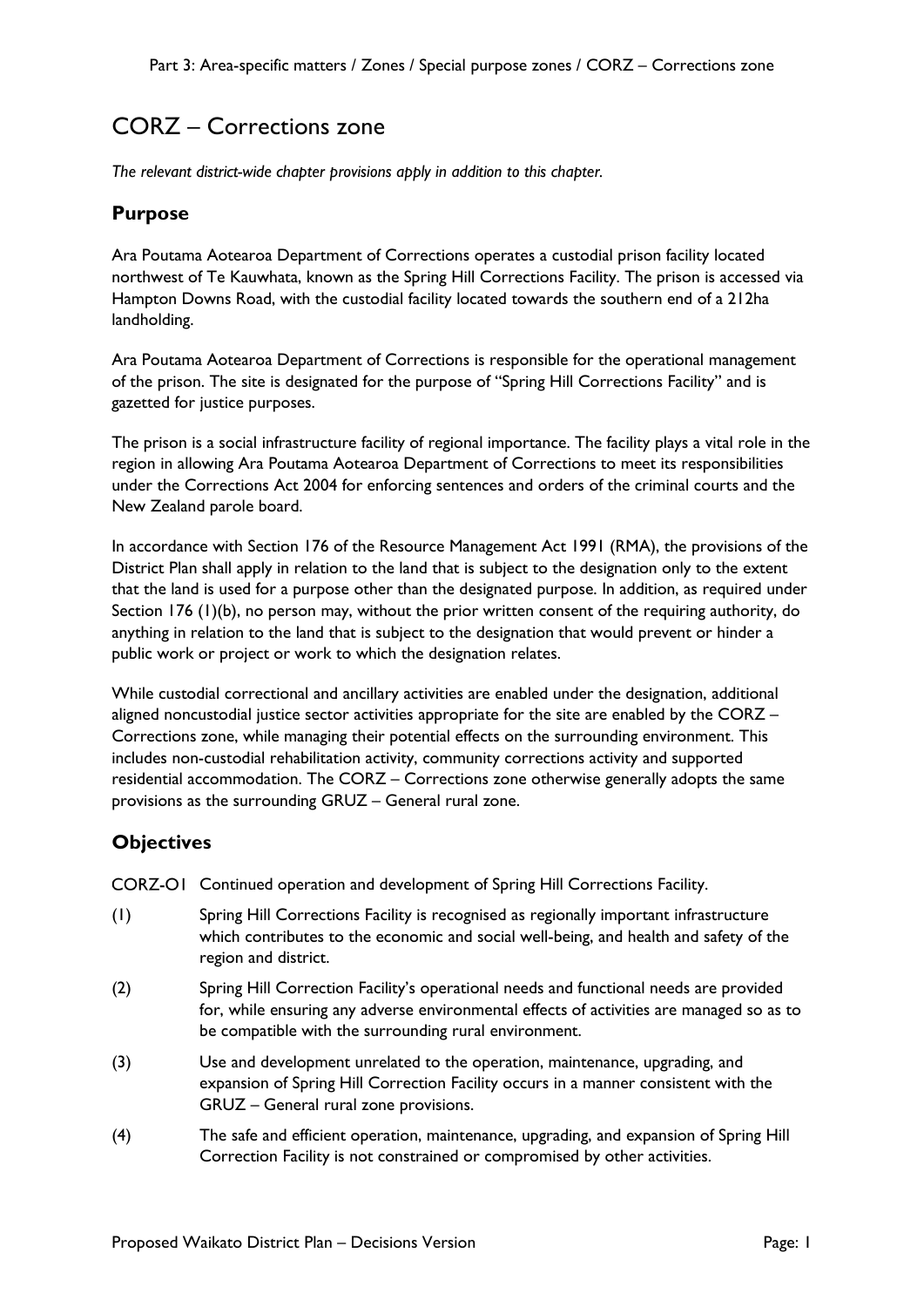## **Policies**

**CORZ-PI** Operation and development.

> Provide for the ongoing operation and development of custodial correctional activities and facilities.

- CORZ-P2 Compatible activities.
- (1) Allow activities that are compatible with the role and function of the zone, including:
	- (a) Those activities provided for as permitted activities in the GRUZ General rural zone;
	- (b) Non-custodial rehabilitation activity;
	- (c) Community corrections activity;
	- (d) Supported residential accommodation;
	- (e) Custodial correctional facilities (in accordance with the designation).
- (2) Allow other activities which are otherwise compatible with the function and predominant character of the GRUZ – General rural zone.
- CORZ-P3 Maintenance of rural character and amenity.

Ensure activities maintain rural character and amenity beyond the zone to the extent practicable.

### **Rules**

*Land use – activities*

In addition to the activity-specific standards listed below, permitted activities must also comply with all relevant Land-use building standards in this chapter, as well as the standards in Part 2 / Districtwide matters / General district-wide matters.

| <b>CORZ-RI</b>                                                                                                                          | Any activity listed as a permitted activity in the GRUZ - General rural zone |  |
|-----------------------------------------------------------------------------------------------------------------------------------------|------------------------------------------------------------------------------|--|
| (I) Activity status: PER                                                                                                                | (2) Activity status where compliance not                                     |  |
| <b>Activity-specific standards:</b>                                                                                                     | achieved: n/a                                                                |  |
| (a) As per the applicable activity specific<br>standards for the GRUZ - General rural                                                   |                                                                              |  |
| zone.                                                                                                                                   |                                                                              |  |
| <b>CORZ-R2</b><br>Non-custodial rehabilitation activity                                                                                 |                                                                              |  |
| (1) Activity status: PER                                                                                                                | (2) Activity status where compliance not                                     |  |
| <b>Activity-specific standards:</b>                                                                                                     | achieved: DIS                                                                |  |
| (a) Unloading and loading of vehicles or the<br>receiving of deliveries only occur after<br>7:00am and before 7:00pm on any day;<br>and |                                                                              |  |
| (b) Machinery can be operated after 7:30am<br>and up to 7:00pm on any day.                                                              |                                                                              |  |
| <b>CORZ-R3</b><br>Community corrections activity                                                                                        |                                                                              |  |
| (1) Activity status: PER                                                                                                                | (2) Activity status where compliance not                                     |  |
| <b>Activity-specific standards:</b>                                                                                                     | achieved: DIS                                                                |  |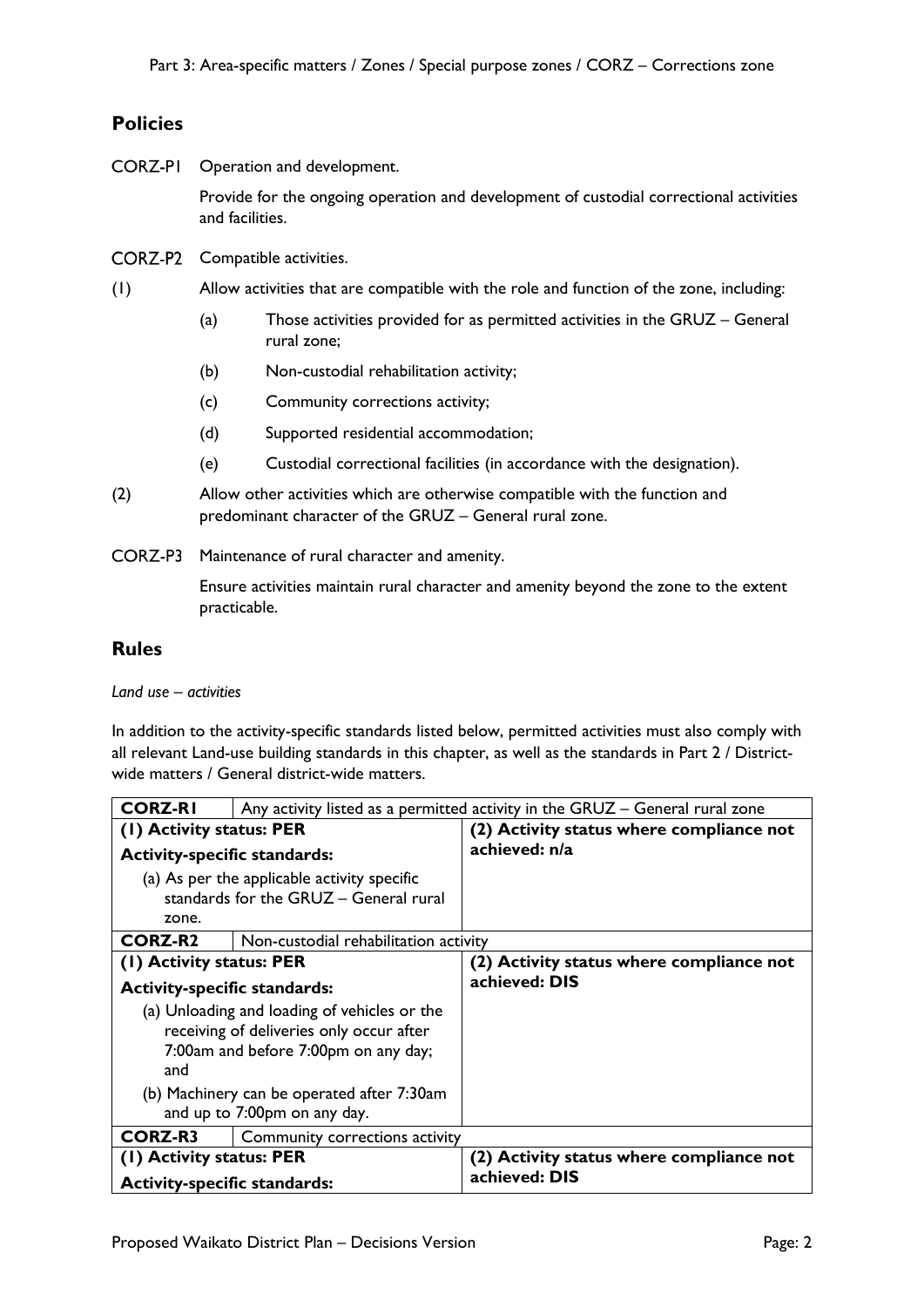|                                                                  | (a) The hours of operation are between                                            |                                                                                  |
|------------------------------------------------------------------|-----------------------------------------------------------------------------------|----------------------------------------------------------------------------------|
|                                                                  | 7:00am and 7.00pm on any day.                                                     |                                                                                  |
| <b>CORZ-R4</b>                                                   | Supported residential accommodation                                               |                                                                                  |
| (1) Activity status: PER                                         |                                                                                   | (2) Activity status where compliance not<br>achieved: DIS                        |
| <b>Activity-specific standards:</b>                              |                                                                                   |                                                                                  |
|                                                                  | (a) Land Use – building standards for the                                         |                                                                                  |
| zone except:                                                     |                                                                                   |                                                                                  |
|                                                                  | (i) CORZ-SI (Number of residential                                                |                                                                                  |
|                                                                  | units within a lot) does not apply;                                               |                                                                                  |
|                                                                  | (ii) CORZ-S2 (Minor residential units)                                            |                                                                                  |
|                                                                  | does not apply;<br>(b) No more than 30 residents are to be                        |                                                                                  |
|                                                                  | accommodated at any one time;                                                     |                                                                                  |
|                                                                  | (c) No more than five supported residential                                       |                                                                                  |
|                                                                  | accommodation units to be provided                                                |                                                                                  |
| within the site;                                                 |                                                                                   |                                                                                  |
|                                                                  | (d) Supported residential accommodation                                           |                                                                                  |
|                                                                  | units are to be located in the area                                               |                                                                                  |
|                                                                  | identified for "external self-care units" in                                      |                                                                                  |
|                                                                  | accordance approved designation plan                                              |                                                                                  |
| RC03, Revision 3.                                                |                                                                                   |                                                                                  |
| <b>CORZ-R5</b>                                                   | Construction or alteration of a building for a sensitive land use                 |                                                                                  |
| (1) Activity status: PER                                         |                                                                                   | (2) Activity status where compliance not<br>achieved: RDIS                       |
| <b>Activity-specific standards:</b>                              |                                                                                   | Council's discretion is restricted to the                                        |
|                                                                  | (a) The construction or alteration of a<br>building for a sensitive land use that | following matters:                                                               |
|                                                                  | complies with all of the following                                                | (a) Effects on the amenity values of the site;                                   |
| standards:                                                       |                                                                                   | (b) The risk of electrical hazards affecting                                     |
|                                                                  | (i) It is set back a minimum of 10m from                                          | the safety of people;                                                            |
|                                                                  | the centre of line of any electrical                                              | (c) The risk of damage to property; and                                          |
|                                                                  | distribution or transmission lines, not                                           | (d) Effects on the operation, maintenance                                        |
|                                                                  | associated with the National Grid,                                                | and upgrading of the electrical                                                  |
|                                                                  | that operate at a voltage of up to                                                | distribution or transmission lines.                                              |
| II0kV; or                                                        |                                                                                   |                                                                                  |
|                                                                  | (ii) It is set back a minimum of 12m from<br>the centre of line of any electrical |                                                                                  |
|                                                                  | distribution or transmission lines, not                                           |                                                                                  |
|                                                                  | associated with the National Grid,                                                |                                                                                  |
|                                                                  | that operate at a voltage of II0kV or                                             |                                                                                  |
| more.                                                            |                                                                                   |                                                                                  |
| <b>CORZ-R6</b>                                                   |                                                                                   | Any activity listed as a restricted discretionary activity in the GRUZ - General |
|                                                                  | rural zone                                                                        |                                                                                  |
| (I) Activity status: RDIS<br><b>Activity-specific standards:</b> |                                                                                   | (2) Activity status where compliance not<br>achieved: n/a                        |
|                                                                  | (a) As per the applicable activity specific                                       |                                                                                  |
|                                                                  | standards for the GRUZ - General rural                                            |                                                                                  |
| zone.                                                            |                                                                                   |                                                                                  |
|                                                                  |                                                                                   |                                                                                  |
|                                                                  | Council's discretion is restricted to the                                         |                                                                                  |
| following matters:                                               |                                                                                   |                                                                                  |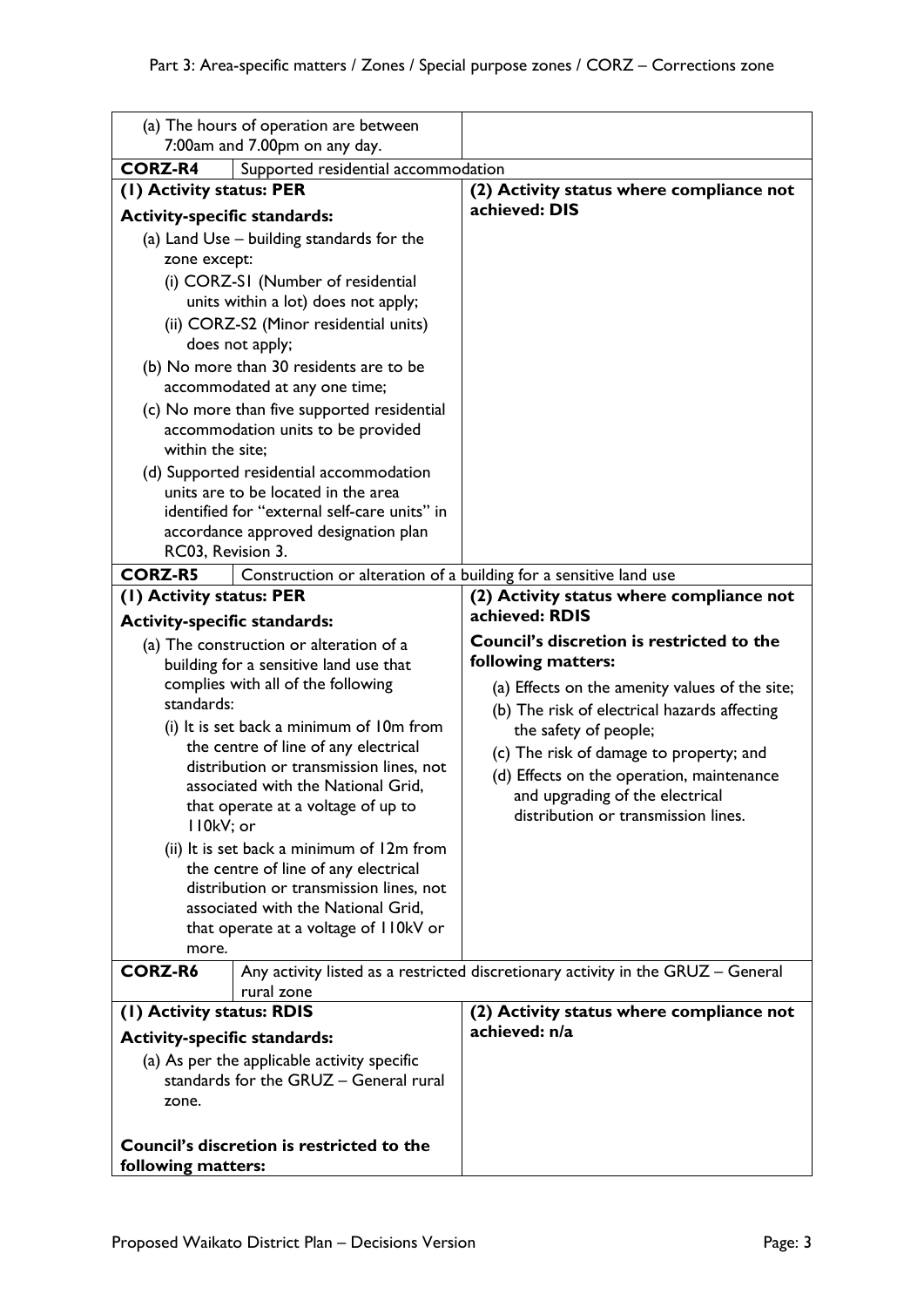| zone.                          | (b) As per the applicable matters of<br>discretion for the GRUZ - General rural  |  |
|--------------------------------|----------------------------------------------------------------------------------|--|
| <b>CORZ-R7</b>                 | Any activity listed as a discretionary activity in the GRUZ – General rural Zone |  |
| (1) Activity status: DIS       |                                                                                  |  |
| <b>CORZ-R8</b>                 | Any activity listed as a non-complying activity in the GRUZ – General rural Zone |  |
| (1) Activity status: NC        |                                                                                  |  |
| <b>CORZ-R9</b>                 | Any other activity that is not listed as permitted, restricted discretionary,    |  |
| discretionary or non-complying |                                                                                  |  |
| (1) Activity status: NC        |                                                                                  |  |

*Land use – building*

| <b>CORZ-SI</b>                                                                                                                                                                                                                                                                                                                                                                                                                                                                                                                                                                                                                                                                                           | Number of residential units and seasonal worker accommodation within a lot                                                                                                                                                                                                                                                 |
|----------------------------------------------------------------------------------------------------------------------------------------------------------------------------------------------------------------------------------------------------------------------------------------------------------------------------------------------------------------------------------------------------------------------------------------------------------------------------------------------------------------------------------------------------------------------------------------------------------------------------------------------------------------------------------------------------------|----------------------------------------------------------------------------------------------------------------------------------------------------------------------------------------------------------------------------------------------------------------------------------------------------------------------------|
| (1) Activity status: PER                                                                                                                                                                                                                                                                                                                                                                                                                                                                                                                                                                                                                                                                                 | (2) Activity status: DIS                                                                                                                                                                                                                                                                                                   |
| <b>Where:</b>                                                                                                                                                                                                                                                                                                                                                                                                                                                                                                                                                                                                                                                                                            | <b>Where:</b>                                                                                                                                                                                                                                                                                                              |
| (a) One residential unit within a Record of<br>Title containing an area less than 40ha;<br>(b) Within a lot Record of Title containing<br>an area of 40ha or more, one additional<br>residential unit is permitted for every<br>additional 40ha of area up to a maximum<br>of three residential units:<br>(c) Any residential unit(s) under CORZ-<br>$S1(1)(a)$ and (b), or seasonal worker<br>accommodation under $CORZ-SI(1)(a)(c)$<br>must not be located within any of the<br>following landscape and natural character<br>areas:<br>(i) Outstanding Natural Feature;<br>(ii) Outstanding Natural Landscape;<br>(iii) Outstanding Natural Character Area;<br>or<br>(iv) High Natural Character Area. | (a) A residential unit that complies with<br>$CORZ-SI(1)(a)$ or (b) and is located<br>within an area listed in (d); or<br>(3) Activity status: NC<br>Where<br>(a) A residential unit that does not comply<br>with $CORZ-SI(1)(a)$ or (b);<br>(b) Seasonal worker accommodation that<br>does not comply with CORZ-SI(I)(c). |
| <b>CORZ-S2</b><br>Minor residential units                                                                                                                                                                                                                                                                                                                                                                                                                                                                                                                                                                                                                                                                |                                                                                                                                                                                                                                                                                                                            |
| (1) Activity status: PER                                                                                                                                                                                                                                                                                                                                                                                                                                                                                                                                                                                                                                                                                 | (2) Activity status where compliance not                                                                                                                                                                                                                                                                                   |
| <b>Where:</b>                                                                                                                                                                                                                                                                                                                                                                                                                                                                                                                                                                                                                                                                                            | achieved: DIS                                                                                                                                                                                                                                                                                                              |
| (a) One minor residential unit not exceeding<br>120m <sup>2</sup> gross floor area (excluding<br>accessory buildings) within a Record of<br>Title lot.                                                                                                                                                                                                                                                                                                                                                                                                                                                                                                                                                   |                                                                                                                                                                                                                                                                                                                            |
| (b) The minor residential unit shall be<br>located on the same Record of Title as<br>an existing residential unit and shall:<br>(i) Be located within 100m of the existing<br>residential unit:                                                                                                                                                                                                                                                                                                                                                                                                                                                                                                          |                                                                                                                                                                                                                                                                                                                            |
| (ii) Share a single driveway access with<br>the existing residential unit.                                                                                                                                                                                                                                                                                                                                                                                                                                                                                                                                                                                                                               |                                                                                                                                                                                                                                                                                                                            |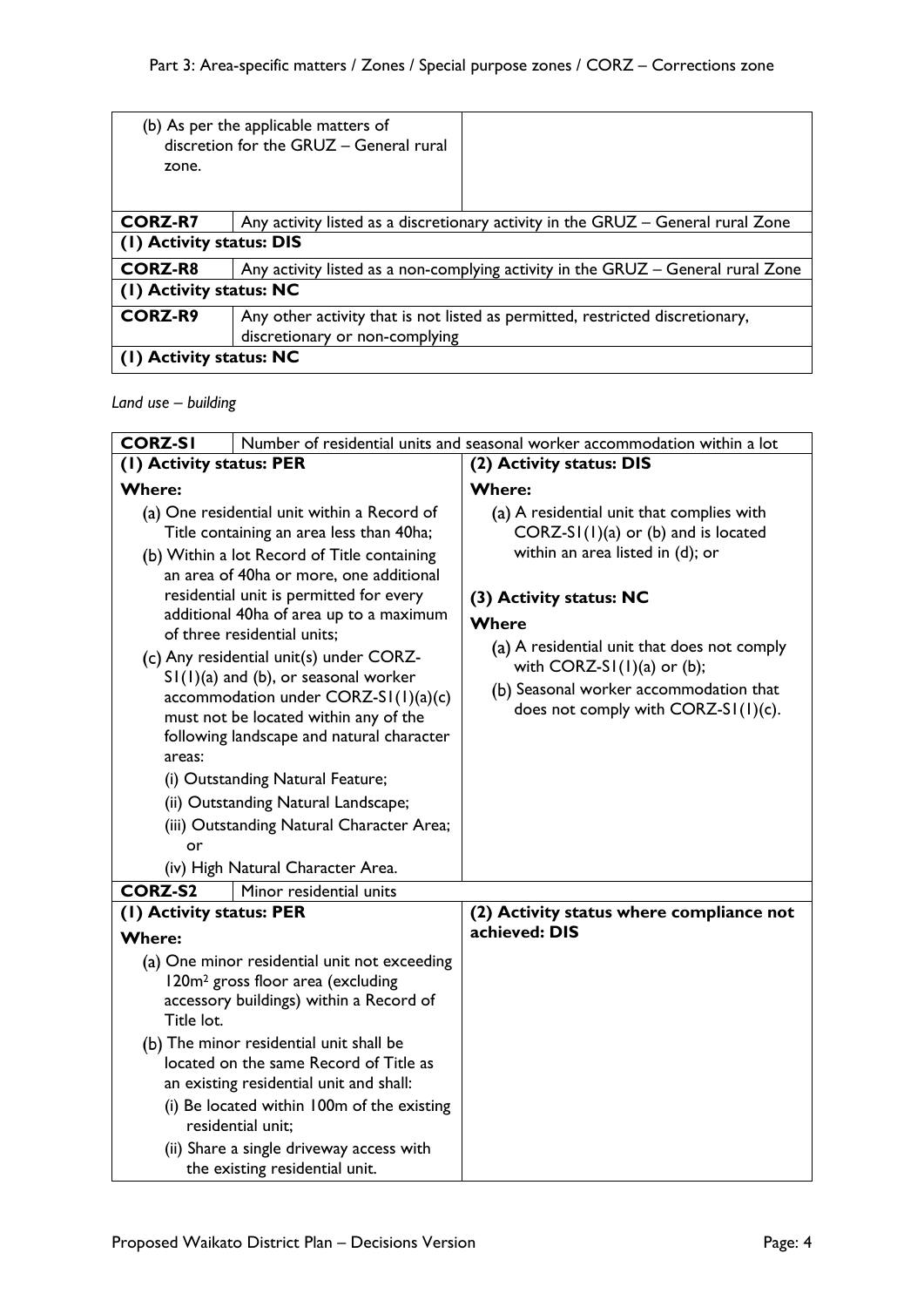|                          | (c) Any minor residential unit must not be       |                                                                           |
|--------------------------|--------------------------------------------------|---------------------------------------------------------------------------|
|                          | located within any of the following              |                                                                           |
|                          | landscape or natural character areas:            |                                                                           |
|                          | (i) Outstanding Natural Feature;                 |                                                                           |
|                          | (ii) Outstanding Natural Landscape;              |                                                                           |
|                          | (iii) Outstanding Natural Character Area;        |                                                                           |
| or                       |                                                  |                                                                           |
|                          | (iv) High Natural Character Area.                |                                                                           |
| <b>CORZ-S3</b>           | Building height - general                        |                                                                           |
| (1) Activity status: PER |                                                  | (2) Activity status where compliance not                                  |
|                          |                                                  | achieved: DIS                                                             |
| <b>Where:</b>            |                                                  |                                                                           |
|                          | (a) The maximum height of any building or        |                                                                           |
|                          | structure measured from the natural              |                                                                           |
|                          | ground level immediately below that part         |                                                                           |
|                          | of the structure must not exceed 15m,            |                                                                           |
| except:                  |                                                  |                                                                           |
|                          | (i) The maximum height is 10m where              |                                                                           |
|                          | located within 50m of a road or                  |                                                                           |
|                          | internal boundary;                               |                                                                           |
|                          | (ii) For hose drying towers associated           |                                                                           |
|                          | with emergency service facilities the            |                                                                           |
|                          | maximum height is 15m.                           |                                                                           |
|                          | (b) Chimneys not exceeding Im in width and       |                                                                           |
|                          | finials shall not exceed a maximum height        |                                                                           |
|                          | of 17m measured from the natural                 |                                                                           |
|                          | ground level immediately below the               |                                                                           |
|                          | structure, except where located within           |                                                                           |
|                          | 50m of a road or internal boundary               |                                                                           |
|                          | where the maximum height is 12m.                 |                                                                           |
|                          |                                                  |                                                                           |
|                          | Advice note: the height of frost fans is subject |                                                                           |
| to CORZ-S4.              |                                                  |                                                                           |
| <b>CORZ-S4</b>           | Building height - frost fans                     |                                                                           |
| (1) Activity status: PER |                                                  | (2) Activity status where compliance not                                  |
| <b>Where:</b>            |                                                  | achieved: DIS                                                             |
|                          | (a) The height of the support structure for a    |                                                                           |
|                          | frost fan must not exceed 10.5m; and             |                                                                           |
|                          | (b) The fan blades must not rotate higher        |                                                                           |
|                          | than 13.5m above natural ground level.           |                                                                           |
| <b>CORZ-S5</b>           |                                                  | Height - buildings, structures and vegetation in a battlefield view shaft |
| (1) Activity status: PER |                                                  | (2) Activity status where compliance not                                  |
|                          |                                                  | achieved: DIS                                                             |
| <b>Where:</b>            |                                                  |                                                                           |
|                          | (a) The maximum height of any building,          |                                                                           |
|                          | structure or vegetation within a                 |                                                                           |
|                          | battlefield view shaft as shown on the           |                                                                           |
|                          | planning map must not exceed 5m.                 |                                                                           |
| <b>CORZ-S6</b>           | Height in relation to boundary                   |                                                                           |
| (1) Activity status: PER |                                                  | (2) Activity status where compliance not                                  |
| <b>Where:</b>            |                                                  | achieved: RDIS                                                            |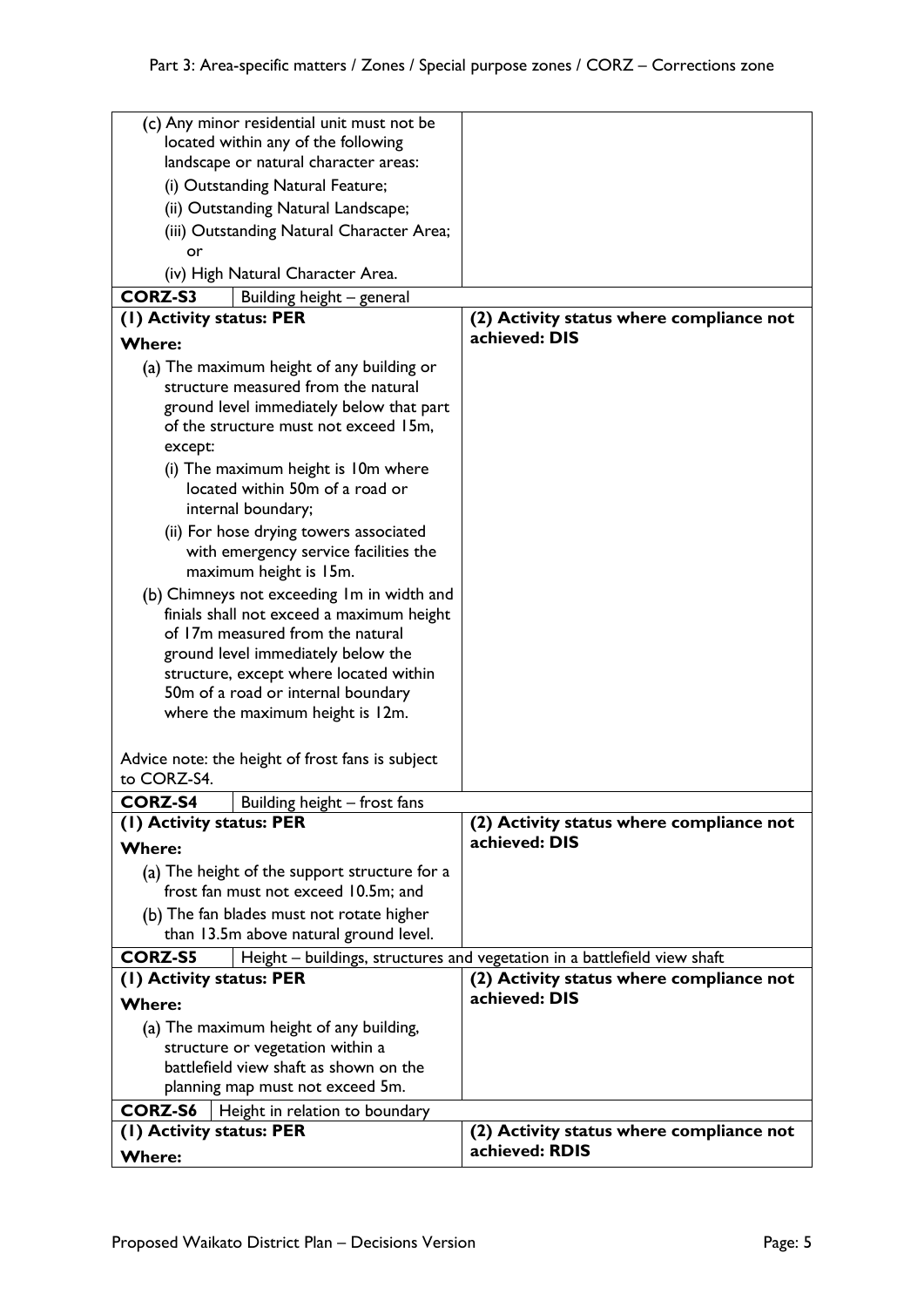| (a) A building or structure (excluding poles<br>or aerials) must not protrude through<br>the height in relation to boundary rising<br>at an angle of 45 degrees commencing at | Council's discretion is restricted to the<br>following matters:<br>(a) Height of the building;<br>(b) Design and location of the building; |
|-------------------------------------------------------------------------------------------------------------------------------------------------------------------------------|--------------------------------------------------------------------------------------------------------------------------------------------|
| an elevation of 2.5m above ground level<br>at every point of the site boundary.                                                                                               | (c) Admission of daylight and sunlight to the<br>site and other site;<br>(d) Privacy on any other site; and                                |
|                                                                                                                                                                               | (e) Amenity values of the locality.                                                                                                        |
| <b>CORZ-S7</b><br><b>Building coverage</b>                                                                                                                                    |                                                                                                                                            |
| (I) Activity status: PER                                                                                                                                                      | (2) Activity status where compliance not                                                                                                   |
| <b>Where:</b>                                                                                                                                                                 | achieved: DIS                                                                                                                              |
| (a) The total building coverage must not<br>exceed:                                                                                                                           |                                                                                                                                            |
| (i) $2\%$ of the site area or $500m^2$                                                                                                                                        |                                                                                                                                            |
| (whichever is larger) for sites smaller<br>than 10ha:                                                                                                                         |                                                                                                                                            |
| (ii) 5,000m <sup>2</sup> for sites larger than 10ha.                                                                                                                          |                                                                                                                                            |
| (b) $CORZ-S7(1)(a)$ does not apply:                                                                                                                                           |                                                                                                                                            |
| (i) To a structure that is not a building; or                                                                                                                                 |                                                                                                                                            |
| (ii) Eaves of a building that project less                                                                                                                                    |                                                                                                                                            |
| than 750mm horizontally from the<br>exterior wall of the building.                                                                                                            |                                                                                                                                            |
| (c) No site coverage limit applies to Artificial<br>Crop Protection Structures that meet<br>the following standards:                                                          |                                                                                                                                            |
| (i) Green or black cloth shall be used on                                                                                                                                     |                                                                                                                                            |
| vertical faces within 30m of the site<br>boundary;                                                                                                                            |                                                                                                                                            |
| (ii) Green, black or white cloth shall be                                                                                                                                     |                                                                                                                                            |
| used on horizontal surfaces.                                                                                                                                                  |                                                                                                                                            |
| <b>CORZ-S8</b><br>Building setbacks - all boundaries                                                                                                                          |                                                                                                                                            |
| (1) Activity status: PER                                                                                                                                                      | (2) Activity status where compliance not                                                                                                   |
| <b>Where:</b>                                                                                                                                                                 | achieved: RDIS                                                                                                                             |
| (a) A habitable building located on a Record<br>of Title less than 1.6ha must be set back a                                                                                   | Council's discretion is restricted to the<br>following matters:                                                                            |
| minimum of:                                                                                                                                                                   | (a) Effects on rural amenity values;                                                                                                       |
| (i) 7.5m from the road boundary;                                                                                                                                              | (b) Transport network safety and efficiency;                                                                                               |
| (ii) 17.5m from the centre line of an                                                                                                                                         | (c) Reverse sensitivity effects; and                                                                                                       |
| indicative road;                                                                                                                                                              | (d) Where the road boundary is with an                                                                                                     |
| (iii) 25m from the boundary of an                                                                                                                                             | unformed paper road the likelihood of                                                                                                      |
| adjoining site that is 6ha or more;                                                                                                                                           | the road being formed or readily utilised<br>by the public.                                                                                |
| (iv) 12m from the boundary of an<br>adjoining site that is less than 6ha;                                                                                                     |                                                                                                                                            |
| (b) A non-habitable building or structure<br>located on a Record of Title less than                                                                                           |                                                                                                                                            |
| 1.6ha must be set back a minimum of:                                                                                                                                          |                                                                                                                                            |
| (i) 7.5m from the road boundary;                                                                                                                                              |                                                                                                                                            |
| (ii) 17.5m from the centre line of an                                                                                                                                         |                                                                                                                                            |
| indicative road;                                                                                                                                                              |                                                                                                                                            |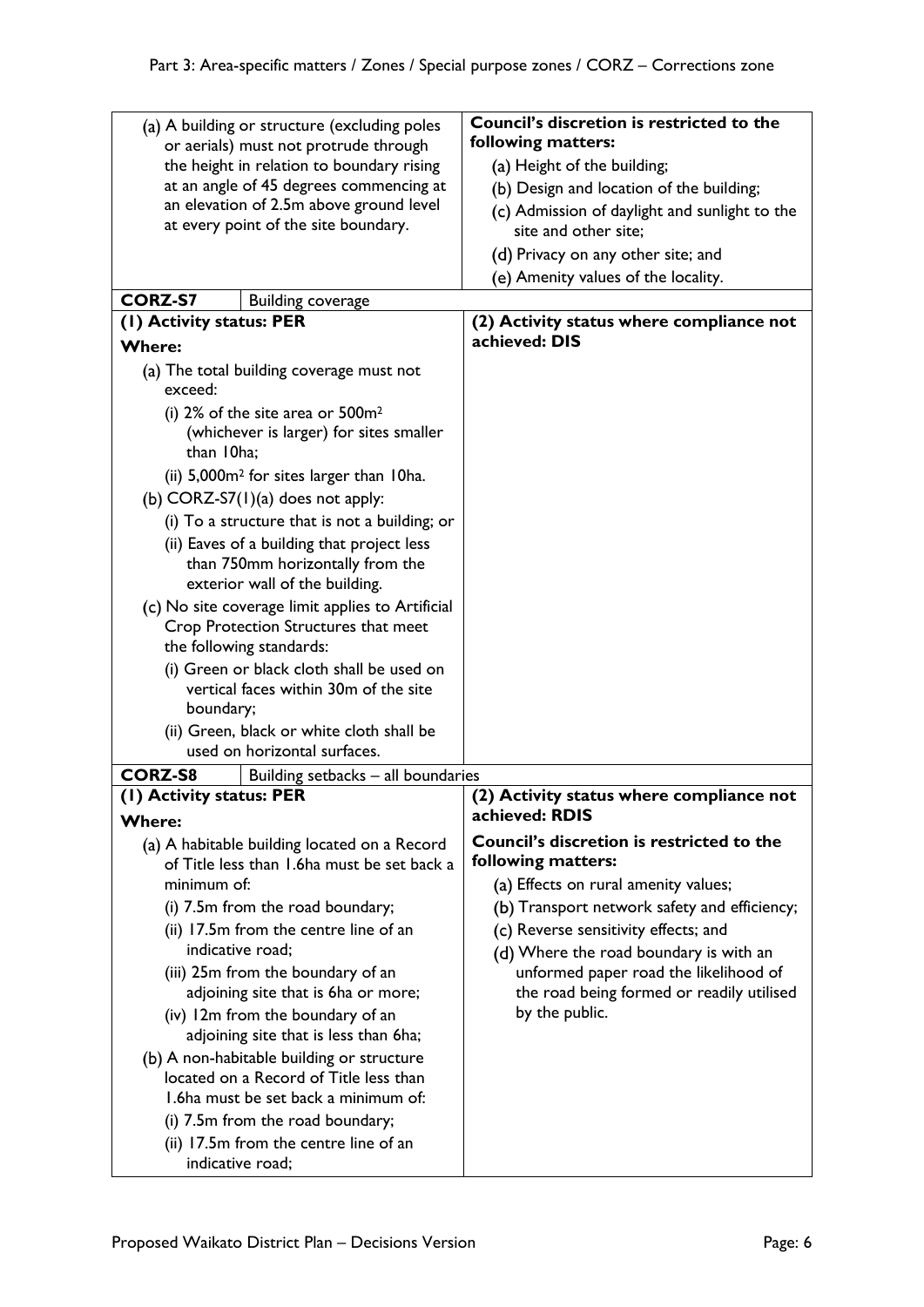| (iii) 12m from every boundary other than<br>a road boundary.         |                                          |
|----------------------------------------------------------------------|------------------------------------------|
| (c) Standard CORZ-S8(1)(b) does not apply                            |                                          |
| to fences or structures less than 2m in                              |                                          |
| height, retaining walls, poles or aerials.                           |                                          |
| (d) A habitable building located on a Record                         |                                          |
| of Title 1.6ha or more must be set back a                            |                                          |
| minimum of:                                                          |                                          |
| (i) 12m from the road boundary;                                      |                                          |
| (ii) 22m from the centre line of an<br>indicative road;              |                                          |
| (iii) 25m from every boundary other than<br>a road boundary.         |                                          |
| (e) A non-habitable building or structure                            |                                          |
| located on a Record of Title 1.6ha or                                |                                          |
| more must be set back a minimum of:                                  |                                          |
| (i) 12m from the road boundary;                                      |                                          |
| (ii) 22m from the centre line of an                                  |                                          |
| indicative road;                                                     |                                          |
| (iii) 12m from every boundary other than<br>a road boundary; and     |                                          |
| (f) Standard CORZ-S8 $(I)(e)$ does not apply                         |                                          |
| to fences or structures less than 2m in                              |                                          |
| height, retaining walls, poles or aerials.                           |                                          |
| <b>CORZ-S9</b><br>Building setbacks - sensitive land use             |                                          |
|                                                                      |                                          |
| (1) Activity status: PER                                             | (2) Activity status where compliance not |
| <b>Where:</b>                                                        | achieved: DIS                            |
| (a) Any building for a sensitive land use must                       |                                          |
| be set back a minimum of:                                            |                                          |
| (i) 5m from the designated boundary of                               |                                          |
| the railway corridor;                                                |                                          |
| (ii) 15m from a national route or regional                           |                                          |
| arterial road;                                                       |                                          |
| (iii) 35m from the designated boundary of<br>the Waikato Expressway; |                                          |
| (iv) 200m from an Aggregate Extraction                               |                                          |
| Area or Extractive Resource Area                                     |                                          |
| containing a sand resource;                                          |                                          |
| (v) 500m from an Aggregate Extraction                                |                                          |
| Area or Extractive Resource Area                                     |                                          |
| containing a rock resource, or a Coal<br>Mining Area;                |                                          |
| (vi) 100m from a site in the Tamahere                                |                                          |
| Commercial Areas A and C;                                            |                                          |
| (vii) 300m from the boundary of buildings                            |                                          |
| or outdoor enclosures used for an                                    |                                          |
| intensive farming activity. This setback                             |                                          |
| does not apply to sensitive activities                               |                                          |
| located on the same site as the<br>intensive farming activity;       |                                          |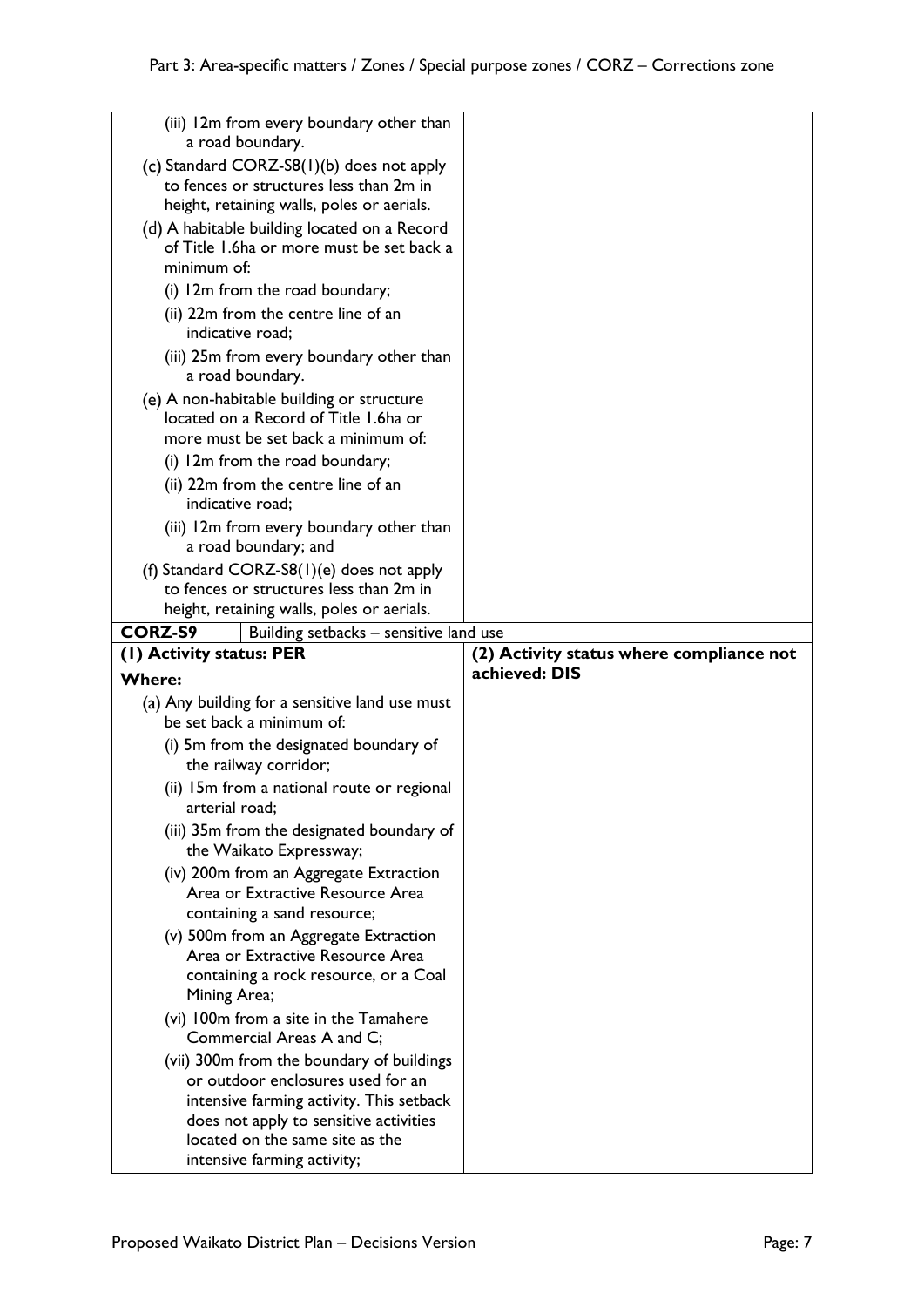| (viii) 300m from oxidation ponds that are<br>part of a municipal wastewater<br>treatment facility on another site;                                                                                                                                                                                                                                                                                                                                                                                                                                                                                                                                                                                                                                                                                                                                                  |                                                                                                                                                                                                                                                                                                                                                                                                                                                                |
|---------------------------------------------------------------------------------------------------------------------------------------------------------------------------------------------------------------------------------------------------------------------------------------------------------------------------------------------------------------------------------------------------------------------------------------------------------------------------------------------------------------------------------------------------------------------------------------------------------------------------------------------------------------------------------------------------------------------------------------------------------------------------------------------------------------------------------------------------------------------|----------------------------------------------------------------------------------------------------------------------------------------------------------------------------------------------------------------------------------------------------------------------------------------------------------------------------------------------------------------------------------------------------------------------------------------------------------------|
| (ix) 30m from a municipal wastewater                                                                                                                                                                                                                                                                                                                                                                                                                                                                                                                                                                                                                                                                                                                                                                                                                                |                                                                                                                                                                                                                                                                                                                                                                                                                                                                |
| treatment facility where the treatment                                                                                                                                                                                                                                                                                                                                                                                                                                                                                                                                                                                                                                                                                                                                                                                                                              |                                                                                                                                                                                                                                                                                                                                                                                                                                                                |
| process is fully enclosed; and                                                                                                                                                                                                                                                                                                                                                                                                                                                                                                                                                                                                                                                                                                                                                                                                                                      |                                                                                                                                                                                                                                                                                                                                                                                                                                                                |
| (x) Not be located within the Te Uku                                                                                                                                                                                                                                                                                                                                                                                                                                                                                                                                                                                                                                                                                                                                                                                                                                |                                                                                                                                                                                                                                                                                                                                                                                                                                                                |
| wind farm setback shown on the                                                                                                                                                                                                                                                                                                                                                                                                                                                                                                                                                                                                                                                                                                                                                                                                                                      |                                                                                                                                                                                                                                                                                                                                                                                                                                                                |
| planning maps.                                                                                                                                                                                                                                                                                                                                                                                                                                                                                                                                                                                                                                                                                                                                                                                                                                                      |                                                                                                                                                                                                                                                                                                                                                                                                                                                                |
| <b>CORZ-SI0</b><br>Building setback - noise sensitive activities                                                                                                                                                                                                                                                                                                                                                                                                                                                                                                                                                                                                                                                                                                                                                                                                    |                                                                                                                                                                                                                                                                                                                                                                                                                                                                |
| (1) Activity status: PER                                                                                                                                                                                                                                                                                                                                                                                                                                                                                                                                                                                                                                                                                                                                                                                                                                            | (2) Activity status where compliance not<br>achieved: RDIS                                                                                                                                                                                                                                                                                                                                                                                                     |
| <b>Where:</b>                                                                                                                                                                                                                                                                                                                                                                                                                                                                                                                                                                                                                                                                                                                                                                                                                                                       | Council's discretion is restricted to the                                                                                                                                                                                                                                                                                                                                                                                                                      |
| (a) Construction of, or addition, or                                                                                                                                                                                                                                                                                                                                                                                                                                                                                                                                                                                                                                                                                                                                                                                                                                | following matters:                                                                                                                                                                                                                                                                                                                                                                                                                                             |
| alteration to a building containing a noise                                                                                                                                                                                                                                                                                                                                                                                                                                                                                                                                                                                                                                                                                                                                                                                                                         |                                                                                                                                                                                                                                                                                                                                                                                                                                                                |
| sensitive activity must comply with APPI<br>- Acoustic insulation within:                                                                                                                                                                                                                                                                                                                                                                                                                                                                                                                                                                                                                                                                                                                                                                                           | (a) Internal design sound levels;                                                                                                                                                                                                                                                                                                                                                                                                                              |
|                                                                                                                                                                                                                                                                                                                                                                                                                                                                                                                                                                                                                                                                                                                                                                                                                                                                     | (b) On-site amenity values; and                                                                                                                                                                                                                                                                                                                                                                                                                                |
| (i) 350m of the Huntly Power Station site<br>boundary; or                                                                                                                                                                                                                                                                                                                                                                                                                                                                                                                                                                                                                                                                                                                                                                                                           | (c) Potential for reverse sensitivity effects.                                                                                                                                                                                                                                                                                                                                                                                                                 |
|                                                                                                                                                                                                                                                                                                                                                                                                                                                                                                                                                                                                                                                                                                                                                                                                                                                                     |                                                                                                                                                                                                                                                                                                                                                                                                                                                                |
| (ii) The Waikato Gun Club Noise<br>Control Boundary.                                                                                                                                                                                                                                                                                                                                                                                                                                                                                                                                                                                                                                                                                                                                                                                                                |                                                                                                                                                                                                                                                                                                                                                                                                                                                                |
| <b>CORZ-SII</b>                                                                                                                                                                                                                                                                                                                                                                                                                                                                                                                                                                                                                                                                                                                                                                                                                                                     |                                                                                                                                                                                                                                                                                                                                                                                                                                                                |
| Building setback - waterbodies                                                                                                                                                                                                                                                                                                                                                                                                                                                                                                                                                                                                                                                                                                                                                                                                                                      |                                                                                                                                                                                                                                                                                                                                                                                                                                                                |
| (1) Activity status: PER<br><b>Where:</b>                                                                                                                                                                                                                                                                                                                                                                                                                                                                                                                                                                                                                                                                                                                                                                                                                           | (2) Activity status where compliance not<br>achieved: RDIS                                                                                                                                                                                                                                                                                                                                                                                                     |
| (a) A building other than provided for under<br>Standards CORZ-S11(1)(b) and (c) must<br>be set back a minimum of:<br>(i) 32m from the margin of any lake with<br>a size of 8ha or more;<br>(ii) 32m from the margin of any wetland;<br>(iii) 32m from the bank of a river with an<br>average width of 3m or more, other<br>than the Waikato River and Waipa<br>River;<br>(iv) 37m from a bank of the Waikato<br>River and Waipa River;<br>(v) 12m from the bank of any river with<br>an average width of 3m or less;<br>(vi) 12m from the margin of any lake with<br>a size of less than 8ha;<br>(vii) 32m from mean high water springs<br>(b) A public amenity building, or maimai used<br>for temporary waterfowl hunting<br>purposes, of up to 25m <sup>2</sup> in size;<br>(c) A pump shed (public or private) set back<br>a minimum of 5m from any waterbody. | <b>Council's discretion is restricted to the</b><br>following matters:<br>(a) Effects on the landscape, ecological,<br>cultural and recreational values of the<br>adjacent water body;<br>(b) Adequacy of erosion and sediment<br>control measures;<br>(c) The functional or operational need for<br>the building to be located close to the<br>waterbody;<br>(d) Effects on public access to the<br>waterbody;<br>(e) Effects on rural character and amenity. |
| <b>CORZ-SI2</b>                                                                                                                                                                                                                                                                                                                                                                                                                                                                                                                                                                                                                                                                                                                                                                                                                                                     | Building setback - Te Kauwhata Environmental Protection Area                                                                                                                                                                                                                                                                                                                                                                                                   |
| (1) Activity status: PER                                                                                                                                                                                                                                                                                                                                                                                                                                                                                                                                                                                                                                                                                                                                                                                                                                            | (2) Activity status where compliance not                                                                                                                                                                                                                                                                                                                                                                                                                       |
|                                                                                                                                                                                                                                                                                                                                                                                                                                                                                                                                                                                                                                                                                                                                                                                                                                                                     |                                                                                                                                                                                                                                                                                                                                                                                                                                                                |
| <b>Where:</b>                                                                                                                                                                                                                                                                                                                                                                                                                                                                                                                                                                                                                                                                                                                                                                                                                                                       | achieved: DIS                                                                                                                                                                                                                                                                                                                                                                                                                                                  |